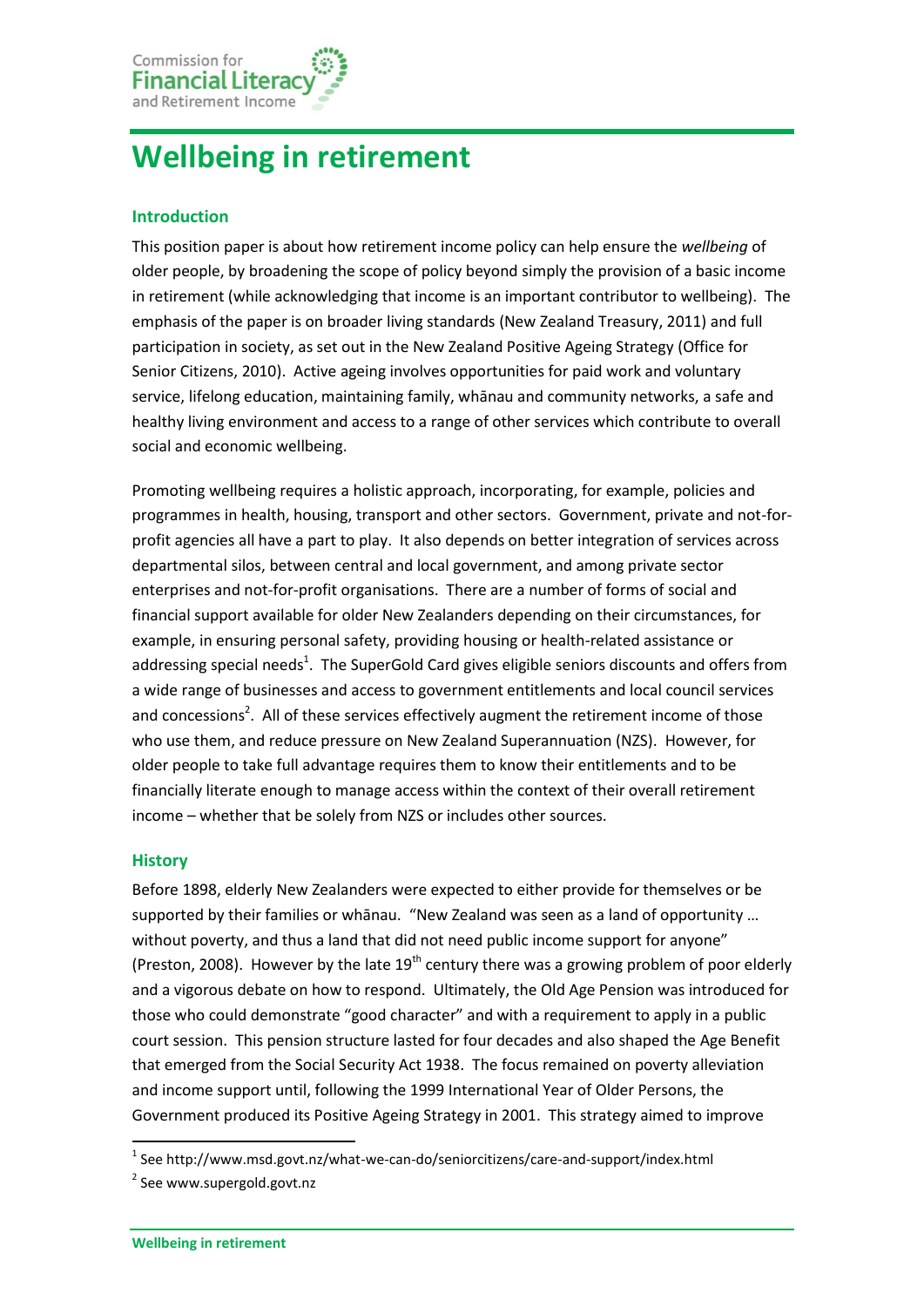opportunities for older people to participate in the community in the ways they choose. Thus, since the early days of social security the goal of *subsistence* – simply maintaining life and health – has been subsumed by the goal of *belonging and participating* in the life of the community [\(Crossan,](#page-3-0) 2010).

### **Health**

Being healthy obviously contributes greatly to wellbeing, but as people age they are more likely to experience health problems and consequent reductions in quality of life. Retirees may require access to increasingly expensive health care, with impacts on the amount of income that they have left to spend on food, leisure, housing etc. To some extent they will be able to compensate by reducing their consumption but this strategy may be overwhelmed by rapidly growing out-of-pocket medical expenses [\(Skinner,](#page-4-3) 2007).

Across the whole population, needs for health care will not be spread evenly and public policy will have to grapple with the extent to which costs are shared and assistance targeted – or not [\(UK Secretary of State for Health,](#page-4-4) 2009). However it's not just ageing that is driving up health costs (Bryant & [Sonerson,](#page-3-1) 2006) and there is an argument for investing in the wellbeing of younger adults to make sure they are healthy – and reduce costs – in later life [\(Crossan,](#page-3-0) 2010). Indeed, the combination of better (average) health, longer life spans and increased health costs may be encouraging later retirement [\(Fronstin, Salisbury et al.,](#page-4-5) 2008). Or causation may work in the opposite direction. A New Zealand survey found that many 65 year olds had started taking better care of their health so as to make it easier for them to go on working. On the other hand, for many older workers, getting help at an earlier stage with their health problems or disability may have enabled them to continue in full-time work. Health and employment are closely connected and the economic costs of ill-health, e.g. though lost production, are much greater than the costs of health care *per se* [\(Centre for Social Research](#page-3-2)  [and Evaluation,](#page-3-2) 2009). A key challenge is to ensure that services are integrated [\(Ministry of](#page-4-6)  [Health,](#page-4-6) 2002) and that the particular health needs of older people are addressed through specific initiatives [\(e.g. New Zealand Dental Association,](#page-4-7) 2010).

## **Employment**

From a wellbeing perspective, it is a good thing if people stay in the workforce longer. The employment of older workers provides benefits for the workers themselves, for society in general and for government revenue (the taxes they pay help meet the cost of NZS). Work at older ages is likely to lead to higher retirement incomes and standards of living, improved physical and mental health, social connectedness and interaction, social status and respect, possibilities for lifelong learning and development, and the ability to stay active [\(Centre for](#page-3-2)  [Social Research and Evaluation,](#page-3-2) 2009). There is a view held by some that older workers take the jobs of the young, but this is highly unlikely as the two groups have different skill sets, which cannot generally be substituted for each other.

If they wish to do so, employers can make it easier for over 65-year olds to stay in employment, by for example providing more flexible working hours, unpaid leave, and less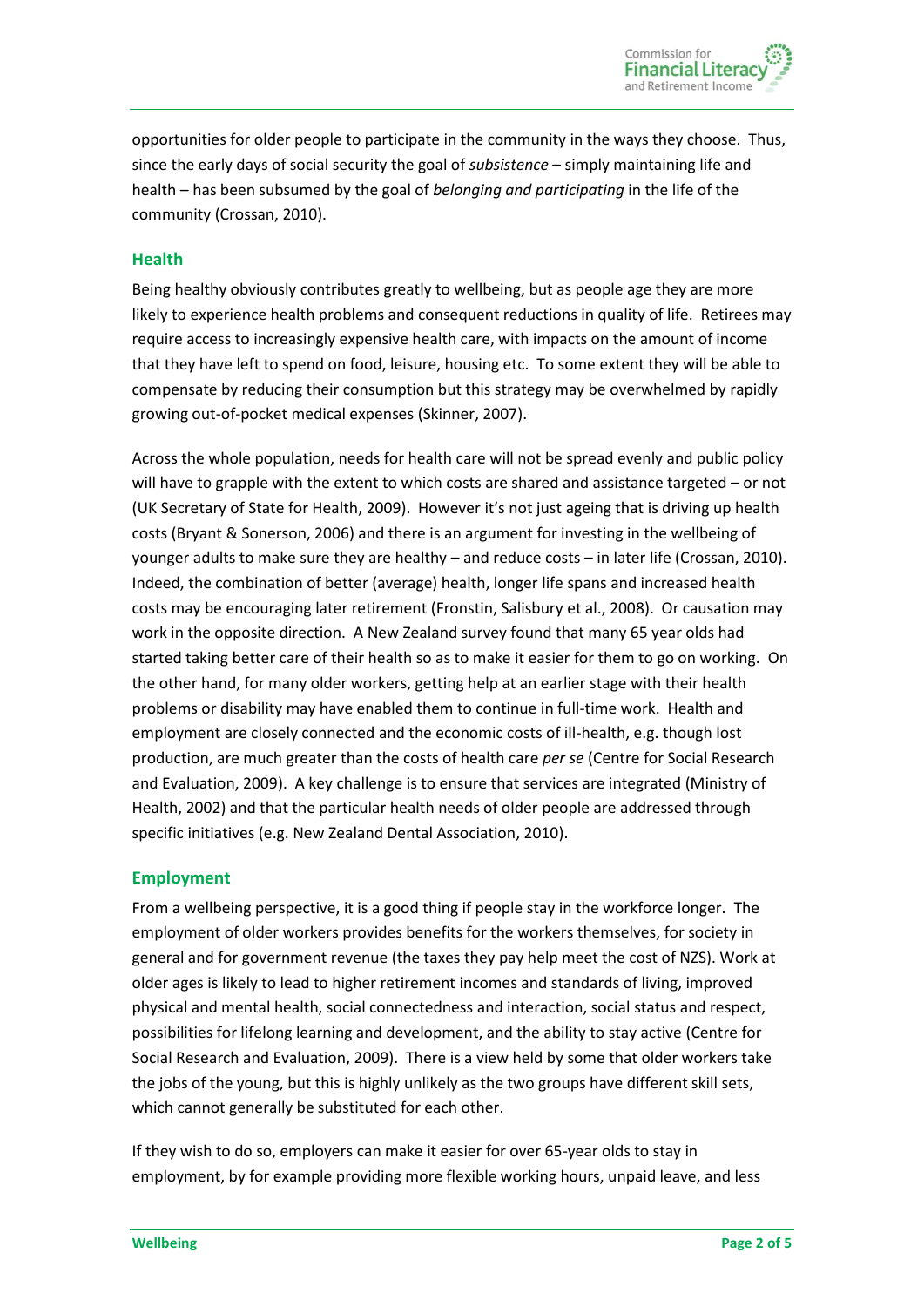physically demanding work. Older people who care for children, and the main caregivers for sick, disabled or aged people, are less likely to be in work than 65-year olds who do not provide care. A 2009 survey found that one-third of non-working 65-year-old carers would like to have had a job, and that some older carers may benefit from help and support with their caring responsibilities and/or their own health, and in finding employment that suits them (ibid). These findings show how employment, health and retirement income policies can often intersect.

## **Housing**

Just as health and employment are interconnected for older New Zealanders, so are health and housing. "Poorly performing homes and the burden of maintenance and repairs have been identified as major factors in prompting older people to disengage from their communities and shift into higher dependency residential environments … older people are prone to under-investing in their repairs and maintenance … the significant increase in the number of older people, combined with older people's vulnerability to cold, damp and falls means that the costs of poorly maintained homes is likely to increase rapidly in the future" [\(Saville-Smith, James, et al.,](#page-4-8) 2008).

House ownership has a direct effect on poverty rates among people aged 65 and over. Using incomes after deducting housing costs, only 3% of individuals who own their own home without a mortgage are in low-income households, compared to 20% for those still having a mortgage and 47% for renters [\(Perry,](#page-4-9) 2010). Unfortunately, housing affordability and rates of home ownership have both decreased over recent years [\(New Zealand Productivity](#page-4-10)  [Commission,](#page-4-10) 2012) and this trend may drive higher rates of old-age poverty in the future.

Accommodation issues become particularly acute for the very old, and it has been calculated that the number of places in retirement villages and rest homes required to meet increased demand and replace ageing facilities will need to increase by up to 110% by 2026. Recent increases in use of home support services will not be able to absorb all of the future demand for aged care services. These developments raise questions as to which model(s) of delivery will be used, and how expansion will be financed [\(Grant Thornton,](#page-4-11) 2010).

#### **Transport**

#### *[\(Largely extracted from NZ Transport Agency 2012.](#page-4-12))*

According to the New Zealand Transport Agency most older New Zealanders rely on their car to get around – to go shopping, attend appointments or visit friends and family. The ability to own and maintain a safe car is therefore a key component of wellbeing for many retired people.

Driving is a complicated task that requires continuous concentration and good health and ability, not age, determines whether someone is a safe driver. Older drivers as a group are very safe and responsible drivers. However, the ageing process can affect a range of skills essential to driving, including eyesight, memory, decision-making and reaction times. If they crash, older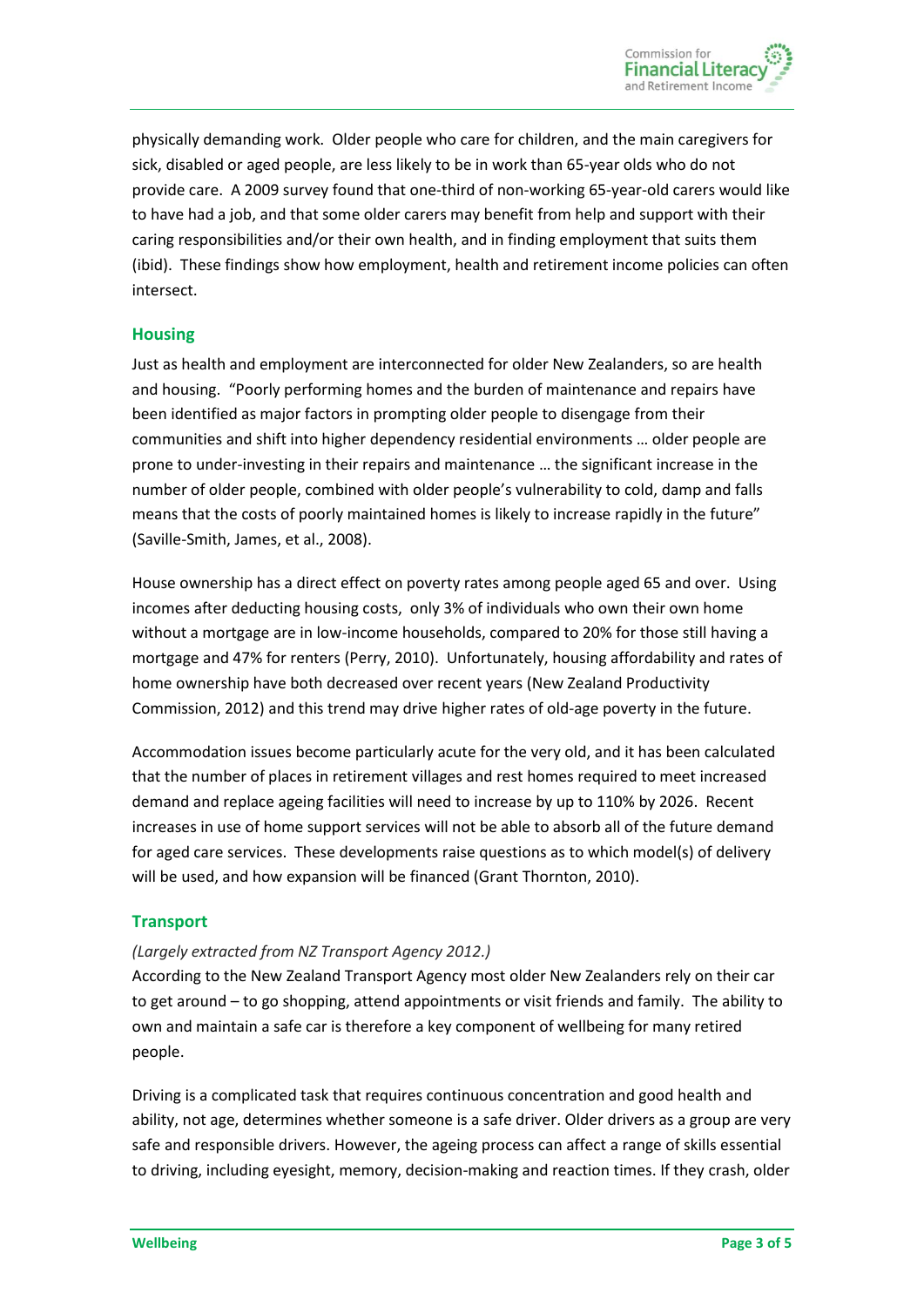drivers are more likely to be killed or injured, due to increasing physical fragility. Older drivers need to regularly and honestly assess their own driving capabilities and to respond accordingly in order to keep themselves and others safe. For example it may be necessary to begin using public transport or other modes, e.g. walking, instead of driving oneself and so the availability of public transport and wider transport policy and provision – at national, regional and local levels, assumes greater importance for many older people<sup>3</sup>.

## **Conclusions**

Wellbeing in retirement for most people (as at other times in life) is at least partly related to having access to a range of goods and services which need to be paid for. Whether retirement income is derived from New Zealand Superannuation alone or topped up from other sources, it may not cover all the costs of a desired lifestyle. The gap may be closed through discount schemes or bridged by the public funding of amenities such as public transport or health care, or benefits such as an accommodation subsidy. These types of direct and indirect support are overseen by different arms of central and local government. There is a risk that they will become 'silos' and the overview of wellbeing will be lost. The positive ageing strategy is an attempt at a more integrated approach [\(Office for Senior Citizens,](#page-4-1) 2010).

The focus of the Commission for Financial Literacy and Retirement Income is specifically on retirement income, but the Commission cannot ignore the interconnectedness and financial implications of all elements which contribute to wellbeing. Poor health for example may impact on ability to keep working, or erode personal savings when the public system does not meet the costs of timely treatment. To this extent, health policy impinges on retirement income policy and vice-versa. Individuals' early life choices may also affect health status and so a lifecycle perspective adds further complexity to considerations of wellbeing in older age. Similarly, the amount of income available to purchase wellbeing will depend on financial decisions made throughout life. Financially literate people are more likely to enjoy good outcomes in retirement, and financial education at all ages is an indispensable component of future-focused retirement income policies.

#### **References**

- <span id="page-3-1"></span>Bryant, J. & Sonerson, A. (2006). "Gauging the Cost of Aging: Why population aging is not the main cause of rising government health expenditure in New Zealand." *Finance and Development 43*(3): 6.
- <span id="page-3-2"></span>Centre for Social Research and Evaluation (2009). *To Work, or Not to Work?: Findings from a Survey of 65-year-old New Zealanders.* Wellington, Ministry of Social Development: 97.
- <span id="page-3-0"></span>Crossan, D. (2010). *Review of Retirement Income Policy.* Wellington, Retirement Commission: 144.

**.** 

 $3$  See Davey, J. (2004).